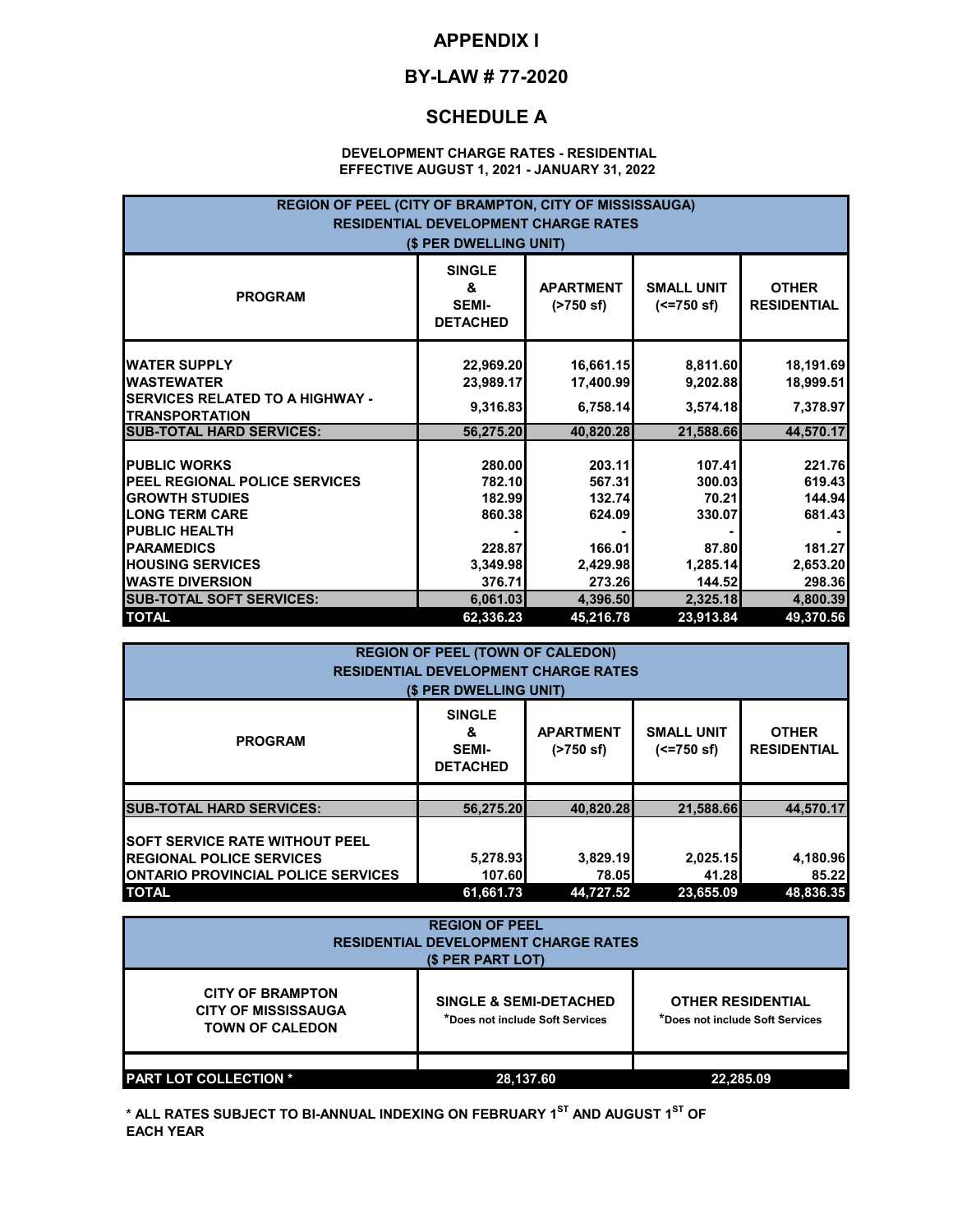# **APPENDIX I**

### **BY-LAW # 77-2020**

# **SCHEDULE B(1)**

### **DEVELOPMENT CHARGE RATES - INDUSTRIAL EFFECTIVE AUGUST 1, 2021 - JANUARY 31, 2022**

| <b>REGION OF PEEL (CITY OF BRAMPTON, CITY OF MISSISSAUGA)</b><br><b>DEVELOPMENT CHARGE RATES</b><br><b>INDUSTRIAL</b>                                                                                                                                      |                                                                           |  |  |
|------------------------------------------------------------------------------------------------------------------------------------------------------------------------------------------------------------------------------------------------------------|---------------------------------------------------------------------------|--|--|
| <b>PROGRAM</b>                                                                                                                                                                                                                                             | <b>DEVELOPMENT CHARGE</b><br>$$per~m^2$$                                  |  |  |
| <b>WATER SUPPLY</b><br><b>IWASTEWATER</b><br><b>ISERVICES RELATED TO A HIGHWAY - TRANSPORTATION</b><br><b>PUBLIC WORKS</b><br><b>PEEL REGIONAL POLICE SERVICES</b><br><b>GROWTH STUDIES</b><br><b>PARAMEDICS</b><br><b>WASTE DIVERSION</b><br><b>TOTAL</b> | 78.15<br>81.10<br>16.96<br>1.13<br>3.27<br>0.74<br>0.92<br>0.19<br>182.46 |  |  |

| <b>REGION OF PEEL (TOWN OF CALEDON)</b><br><b>DEVELOPMENT CHARGE RATES</b><br><b>INDUSTRIAL</b>                 |                                          |  |
|-----------------------------------------------------------------------------------------------------------------|------------------------------------------|--|
| <b>PROGRAM</b>                                                                                                  | <b>DEVELOPMENT CHARGE</b><br>$$per m2$ ) |  |
| <b>RATE WITHOUT PEEL REGIONAL POLICE SERVICES</b><br><b>IONTARIO PROVINCIAL POLICE SERVICES</b><br><b>TOTAL</b> | 179.19<br>0.30<br>179.49                 |  |

**\* ALL RATES SUBJECT TO BI-ANNUAL INDEXING ON FEBRUARY 1ST AND AUGUST 1ST OF EACH YEAR**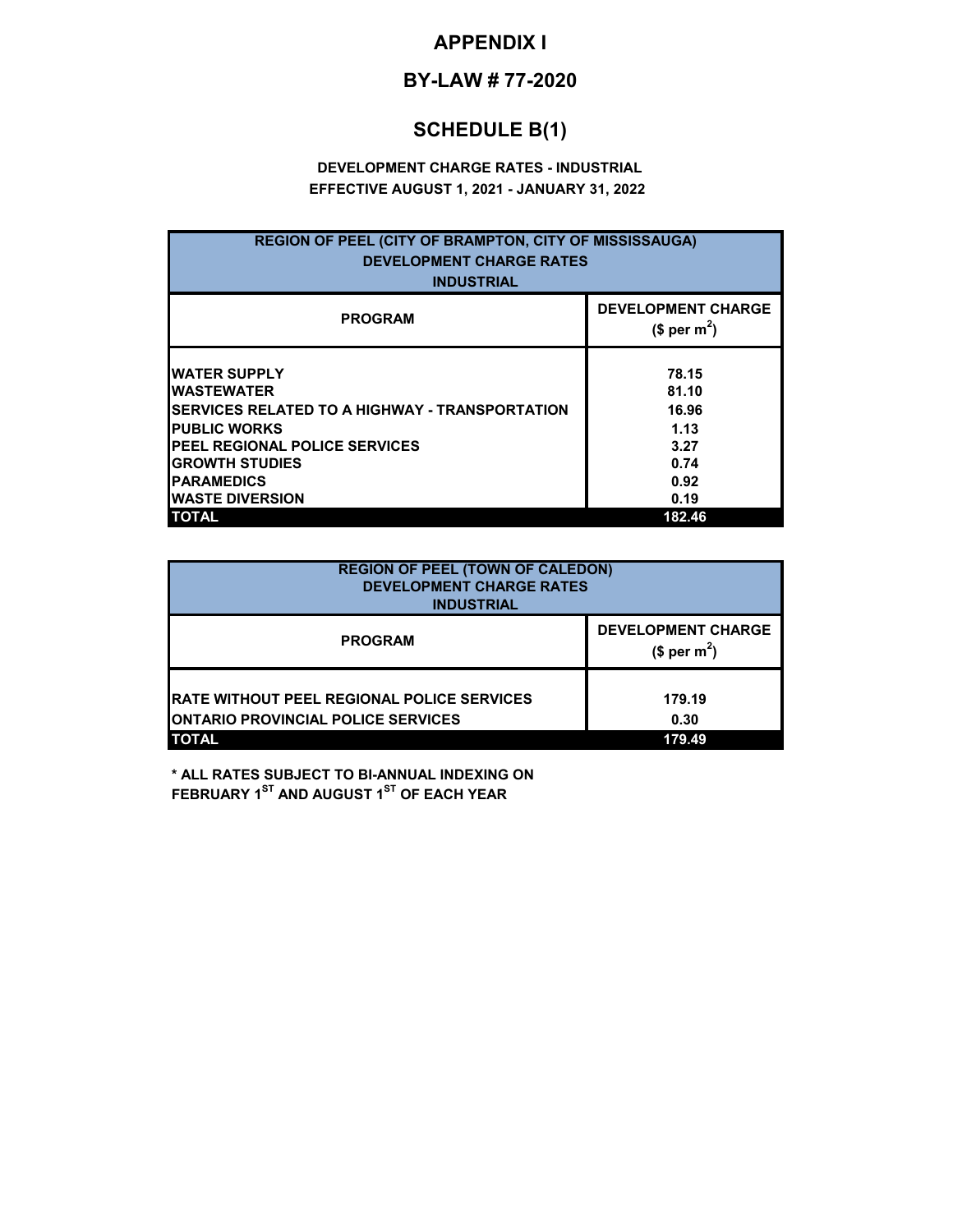## **APPENDIX I**

# **BY-LAW # 77-2020**

# **SCHEDULE B(2)**

#### **DEVELOPMENT CHARGE RATES - NON-RESIDENTIAL - NON-INDUSTRIAL EFFECTIVE AUGUST 1, 2021 - JANUARY 31, 2022**

| <b>REGION OF PEEL (CITY OF BRAMPTON, CITY OF MISSISSAUGA)</b><br><b>DEVELOPMENT CHARGE RATES</b><br><b>NON-RESIDENTIAL - NON-INDUSTRIAL</b>                                                                                                       |                                                                           |  |
|---------------------------------------------------------------------------------------------------------------------------------------------------------------------------------------------------------------------------------------------------|---------------------------------------------------------------------------|--|
| <b>PROGRAM</b>                                                                                                                                                                                                                                    | <b>DEVELOPMENT CHARGE</b><br>$$$ per m <sup>2</sup> )                     |  |
| <b>WATER SUPPLY</b><br><b>WASTEWATER</b><br><b>SERVICES RELATED TO A HIGHWAY - TRANSPORTATION</b><br><b>PUBLIC WORKS</b><br>PEEL REGIONAL POLICE SERVICES<br><b>GROWTH STUDIES</b><br><b>PARAMEDICS</b><br><b>WASTE DIVERSION</b><br><b>TOTAL</b> | 78.15<br>81.10<br>70.37<br>1.13<br>3.27<br>0.74<br>0.92<br>0.19<br>235.87 |  |

| <b>REGION OF PEEL (TOWN OF CALEDON)</b><br><b>DEVELOPMENT CHARGE RATES</b><br><b>NON-RESIDENTIAL - NON-INDUSTRIAL</b> |                                                       |  |
|-----------------------------------------------------------------------------------------------------------------------|-------------------------------------------------------|--|
| <b>PROGRAM</b>                                                                                                        | <b>DEVELOPMENT CHARGE</b><br>$$$ per m <sup>2</sup> ) |  |
| <b>IRATE WITHOUT PEEL REGIONAL POLICE SERVICES</b><br><b>ONTARIO PROVINCIAL POLICE SERVICES</b><br><b>TOTAL</b>       | 232.60<br>0.30<br>232.90                              |  |

**\* ALL RATES SUBJECT TO BI-ANNUAL INDEXING ON FEBRUARY 1ST AND AUGUST 1ST OF EACH YEAR**